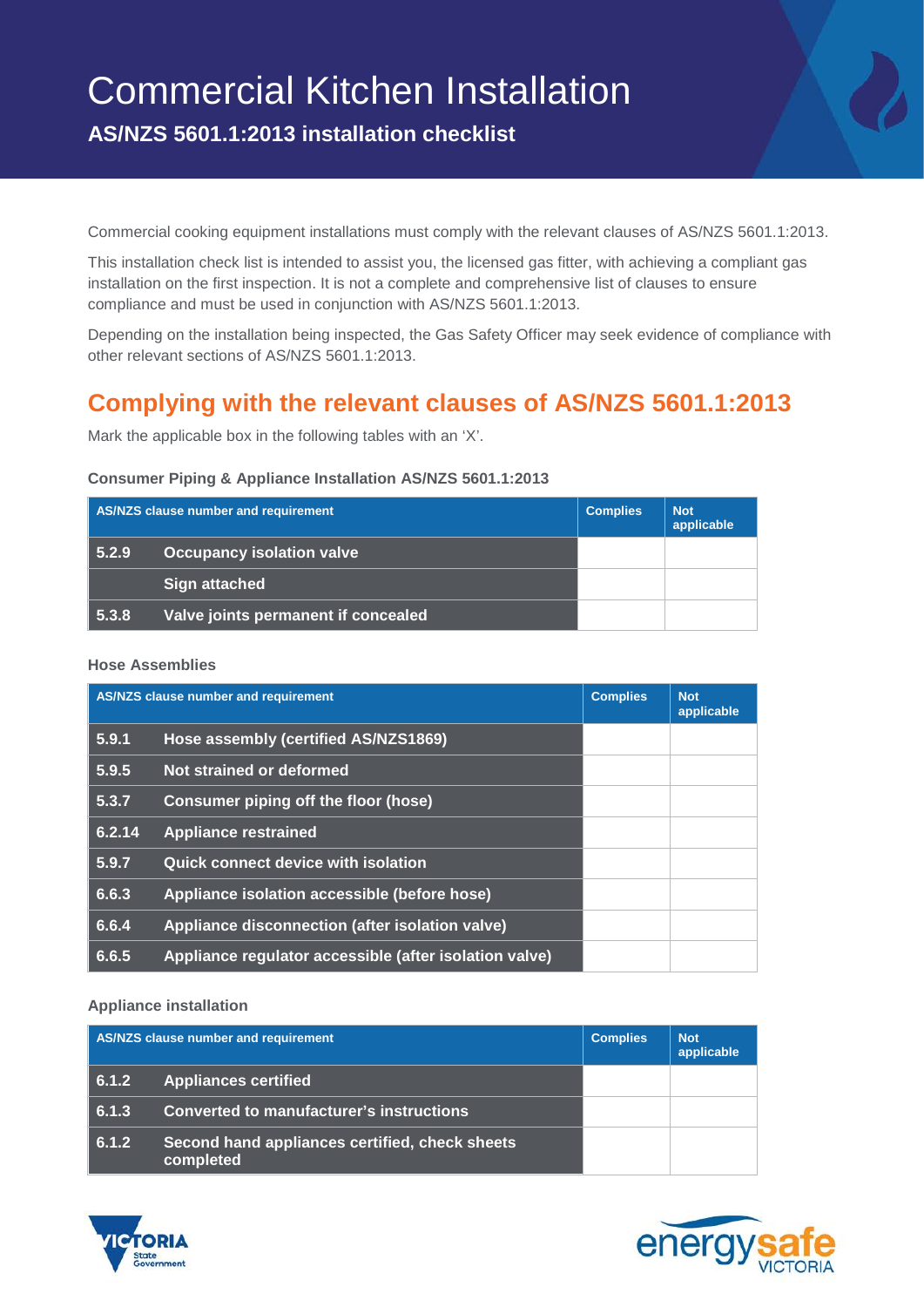|           | <b>AS/NZS clause number and requirement</b>                               | <b>Complies</b> | <b>Not</b><br>applicable |
|-----------|---------------------------------------------------------------------------|-----------------|--------------------------|
| 6.2.5     | <b>Temperature limitation on combustible surfaces</b>                     |                 |                          |
|           | Select one of the following options:                                      |                 |                          |
|           | clearances per manufacturer, or                                           |                 |                          |
|           | non-combustible surface, or                                               |                 |                          |
|           | letter attached (combustible surfaces 'means to<br>comply' report).       |                 |                          |
|           | 6.10.2.3 Clearances around catering equipment (Table 6.10)                |                 |                          |
| <b>or</b> | <b>Protected (Appendix C, C2)</b>                                         |                 |                          |
| 6.3.7     | Appliance above cooking source (e.g. Salamander)                          |                 |                          |
| 6.10.2.2  | <b>Clearance to grease filters (Table 6.9)</b>                            |                 |                          |
| 6.10.2.4  | Installed on combustible surface                                          |                 |                          |
| 6.2.2     | Appliance installed to manufacturers installation<br>instruction's        |                 |                          |
| 6.3.3     | Appliance accessible for removal                                          |                 |                          |
| 6.3.4     | Appliance not a hazard to building or person                              |                 |                          |
| 6.10.2.5  | Domestic cooker in a commercial installation                              |                 |                          |
| 6.3.1     | Open flued appliance in commercial kitchen area                           |                 |                          |
|           | (No negative pressure at downdraft diverter)                              |                 |                          |
| 6.5.1     | Automatic fire system interlocked with gas line<br>(sprinklers in canopy) |                 |                          |
| 6.5.3     | Solenoid reactivation is safe                                             |                 |                          |

# **Test Procedure Appendix E**

| AS/NZS clause number and requirement |                                                                                                                | <b>Complies</b> | <b>Not</b><br>applicable |
|--------------------------------------|----------------------------------------------------------------------------------------------------------------|-----------------|--------------------------|
| E4                                   | New pipe test 7kpa or 1.5 times operating pressure<br>(greater of) appliance valves closed<br>No pressure loss |                 |                          |
| E5                                   | Appliance installation test operating or 2kpa appliance<br>valves open<br>No pressure loss                     |                 |                          |
| E6.                                  | Existing installation test at operating or 2kpa<br>No pressure loss                                            |                 |                          |